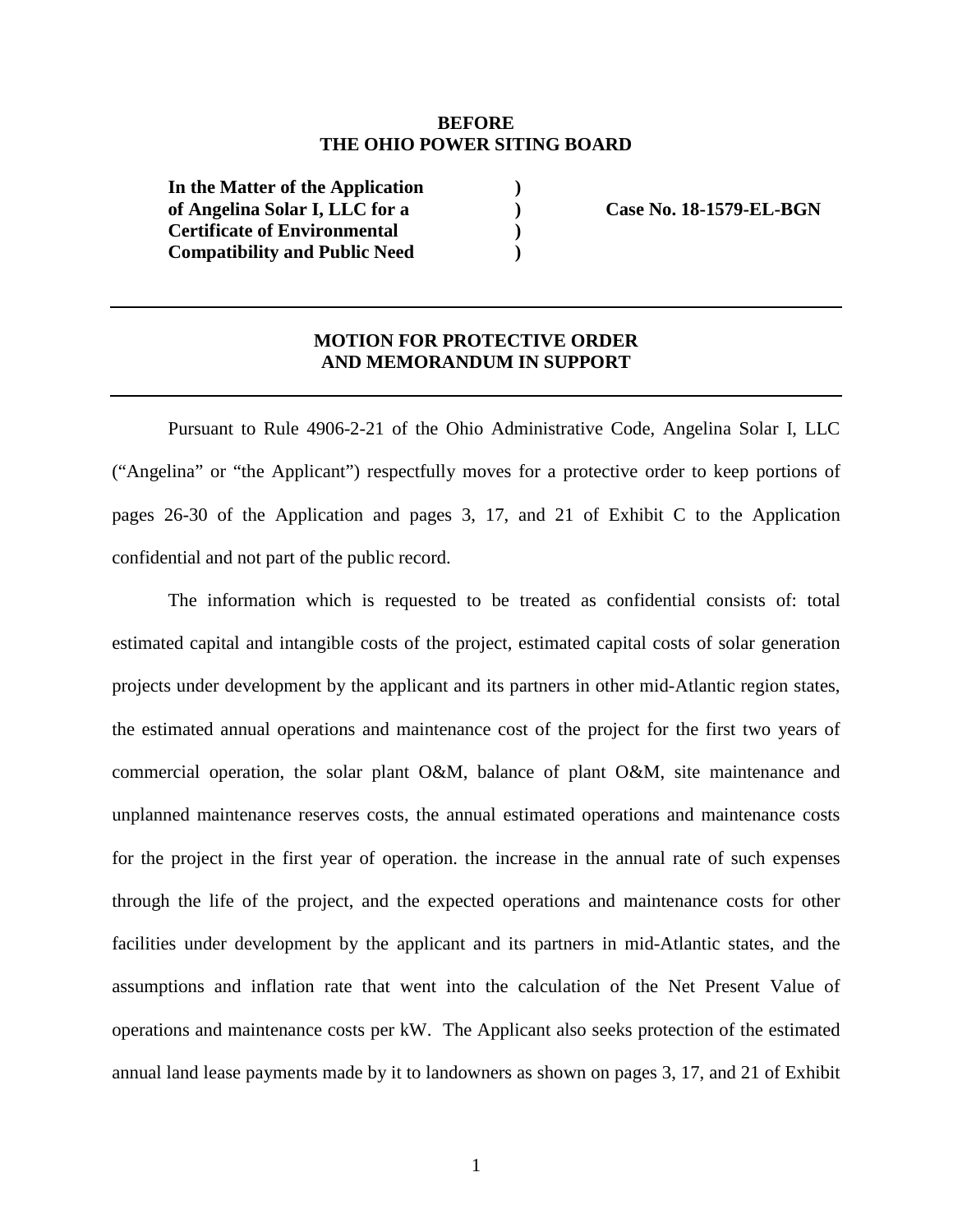C to the Application (Socioeconomic Report). Angelina believes that public disclosure of this confidential and sensitive information will have an adverse effect on it.

**WHEREFORE**, Angelina respectfully moves for a protective order to keep portions of pages 26-30 of the Application and pages 3, 17, and 21 of Exhibit C confidential and not part of the public record. Explanation of the reasons supporting this motion is detailed in the attached Memorandum in Support. Pursuant to Ohio Adm.Code 4906-2-21(D)(3), three unredacted copies of the confidential pages 26-30 of the Application and pages 3, 17, and 21 of Exhibit C are being submitted under seal.

Respectfully submitted,

/s/ MacDonald W. Taylor Michael J. Settineri (0073369), Counsel of Record MacDonald W. Taylor (0086959) VORYS, SATER, SEYMOUR AND PEASE LLP 52 East Gay Street P.O. Box 1008 Columbus, Ohio 43216-1008 (614) 464-5462 (614) 719-5146 (fax) mjsettineri@vorys.com mwtaylor@vorys.com

*Attorneys for Angelina Solar I, LLC*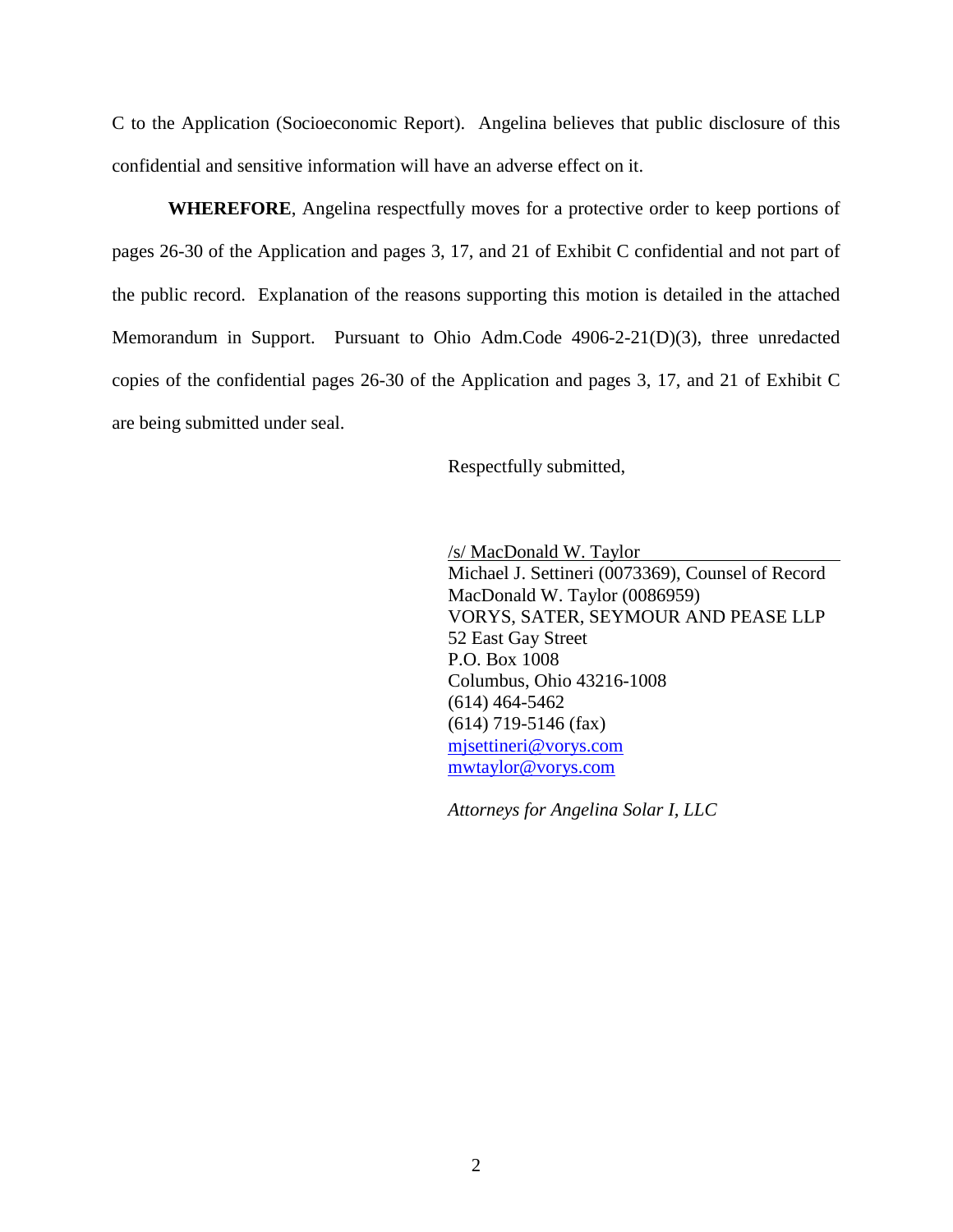## **BEFORE THE OHIO POWER SITING BOARD**

**) ) ) )** 

**In the Matter of the Application of Angelina Solar I, LLC for a Certificate of Environmental Compatibility and Public Need** 

 **Case No. 18-1579-EL-BGN** 

## **MEMORANDUM IN SUPPORT OF MOTION FOR PROTECTIVE ORDER**

Angelina Solar I, LLC has submitted the estimated costs and other financial information for the Project found at pages 26-30 of the Application and pages 3, 17, and 21 of Exhibit C under seal and requests that it be protected from public disclosure. These pages contain estimated capital and intangible costs, operations and maintenance costs, rates of increases, rates of inflation and assumptions that go into the calculation of Net Present Value of operations and maintenance costs, as well as estimated annual payments to landowners, all of which constitute sensitive and confidential information. Because revealing this information in a publicly filed document would provide the Applicant's competitors and others with a competitive advantage, Angelina seeks a protective order under Rule 4906-2-21 to maintain that confidentiality. Rule 4906-2-21(D) of the Ohio Administrative Code provides that:

> "[u]pon motion of any party or person filing a document with the board's docketing division relative to a case before the board, the board or the administrative law judge assigned to the case may issue any order which is necessary to protect the confidentiality of information contained in the document, to the extent that state or federal law prohibits release of the information, including where it is determined that both of the following criteria are met: The information is deemed by the board or administrative law judge assigned to the case to constitute a trade secret under Ohio law, and where non-disclosure of the information is not inconsistent with the purpose of Title 49 of the Revised Code.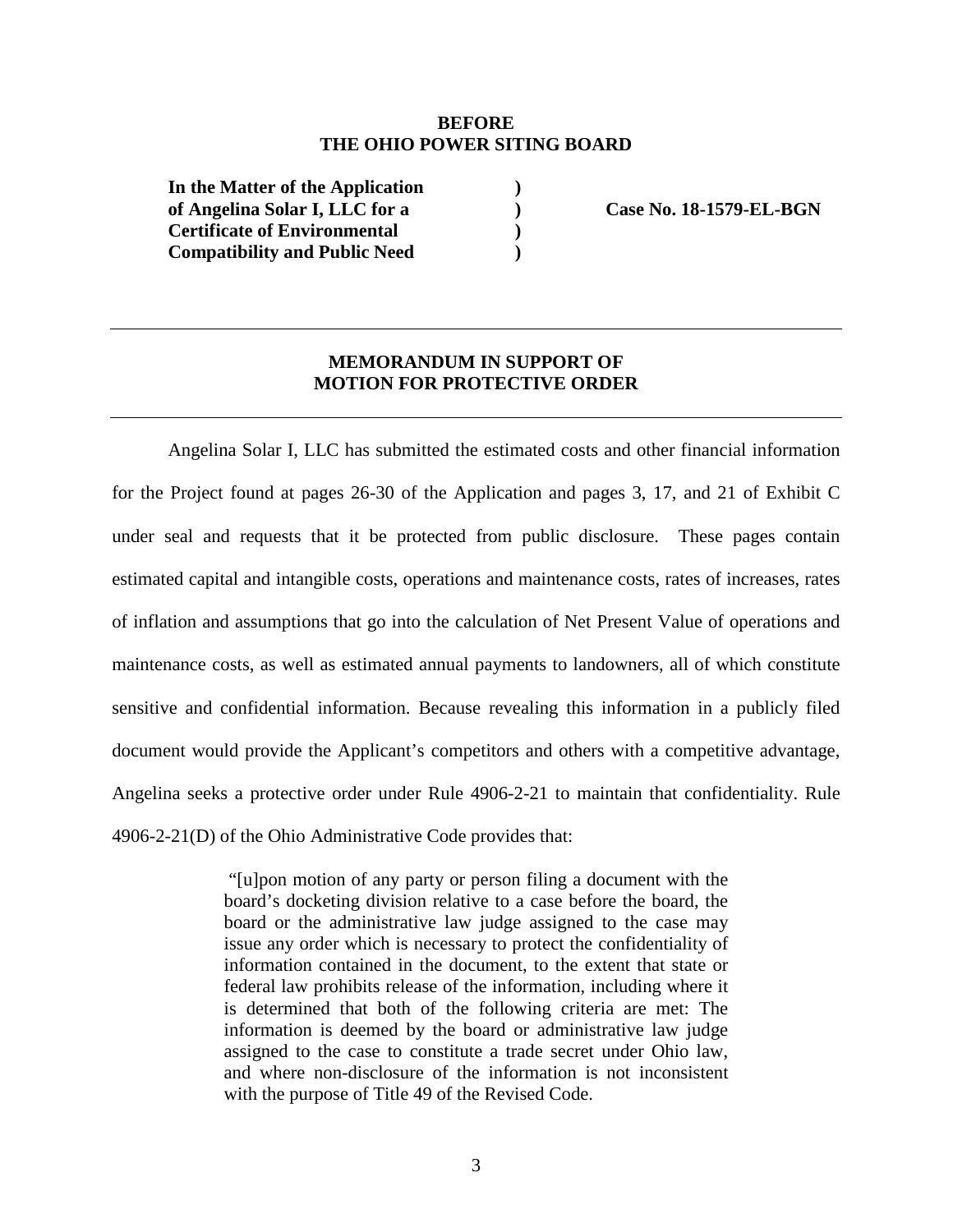The non-disclosure of the information will not impair the purposes of Title 49. The Board and its Staff have full access to the information in order to fulfill its statutory obligations. Furthermore, no purpose of Title 49 would be served by the public disclosure of the information sought to be protected.

State law recognizes the need to protect certain types of information which are the subject of this motion. Sections 1331.61 to 1333.69, Revised Code. The need to protect the designated information from public disclosure in this case is clear, and there is compelling legal authority supporting the requested protective order. The definition of a "trade secret" is set forth in the Uniform Trade Secrets Act:

> "Trade secret" means information, including the whole or any portion or phase of any scientific or technical information, design, process, procedure, formula, patter, compilation, program, device, method, technique, or improvement, or any business information or plans, financial information or listing of names, addresses, or telephone numbers, that satisfies both of the following:

> (1) It derives independent economic value, actual or potential, from not being generally known to, and not being readily ascertainable by proper means by, other persons who can obtain economic value from its disclosure or use.

> (2) It is the subject of efforts that are reasonable under the circumstances to maintain its secrecy.

Section 1333.61(D), Revised Code. This definition clearly reflects Ohio policy favoring the

protection of trade secrets such as the information which is the subject of this motion.

Courts of other jurisdictions have held that not only does a public utilities commission have the authority to protect the trade secrets of the companies subject to its jurisdiction, a trade secrets statute creates a duty to protect them. *New York Tel. Co. v. Pub. Serv. Comm.*, N.Y.. 56 N.Y. 2d 213 (1982). Indeed, for the Board to do otherwise would be to negate the protections the Ohio General Assembly has granted to all businesses, including public utilities, through the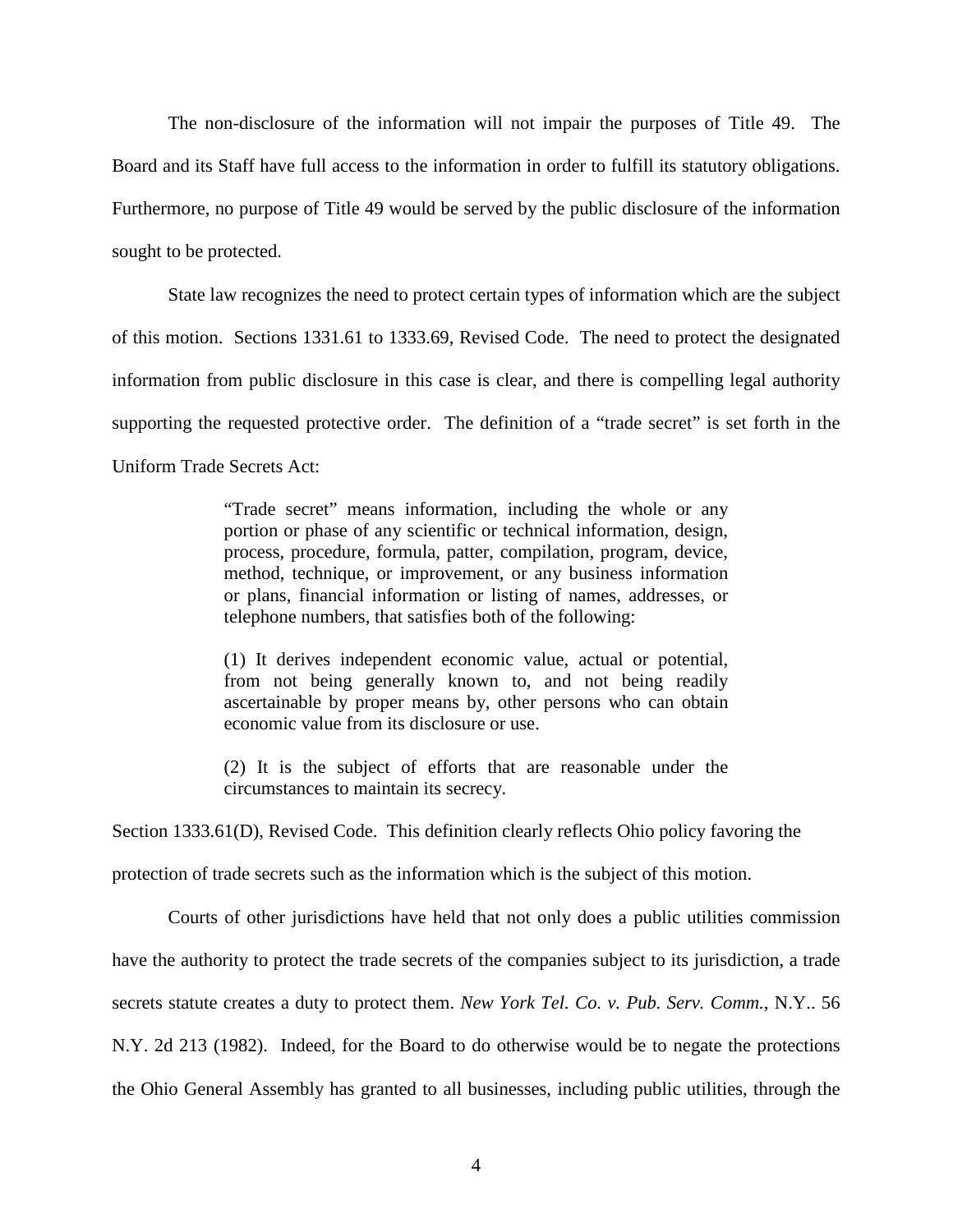Uniform Trade Secrets Act. This Board or its Administration Law Judge has previously carried out its obligations in this regard in numerous proceedings, including the protection of estimated costs. *See, e.g.. North Coast Gas Transmission LLC*, Case No. 14-1754-GA-BLN (Entry Dec. 30, 2014).

In *State ex rel. The Plain Dealer v. Ohio Dept. of Ins.* (1997), 80 Ohio St. 3d 513, the Ohio Supreme Court adopted the six factors test set forth in *Pyromatics, Inc. v. Petruziello* (1983), 7 Ohio App. 3d 131, 134-135, 7 OBR 165, 169, 454 N.E. 2d. 588, 592. The factors to be considered in recognizing a trade secret are:

> (1) The extent to which the information is known outside the business, (2) the extent to which it is known to those inside the business, i.e., by the employees, (3) the precautions taken by the holder of the trade secret to guard the secrecy of the information, (4) the savings effected and the value to the holder in having the information as against competitors, (5) the amount of effort or money expended in obtaining and developing the information, and (6) the amount of time and expense it would take for others to acquire and duplicate the information.

Applying these factors to the information that Angelina seeks to keep confidential, it is clear that the information has independent economic value, is the subject of reasonable efforts to maintain its secrecy, and meets the six factor test set forth above.

Such estimated cost information is generally not disclosed and constitutes a trade secret. Its disclosure could give competitors of Angelina an undue advantage. On the other hand, public disclosure of this information is not likely to either assist the Board in carrying out its duties under the rules, or serve any other public policy.

**WHEREFORE**, for the above reasons, Angelina requests that the Administrative Law

Judge grant its motion for a protective order to maintain the estimated cost information on pages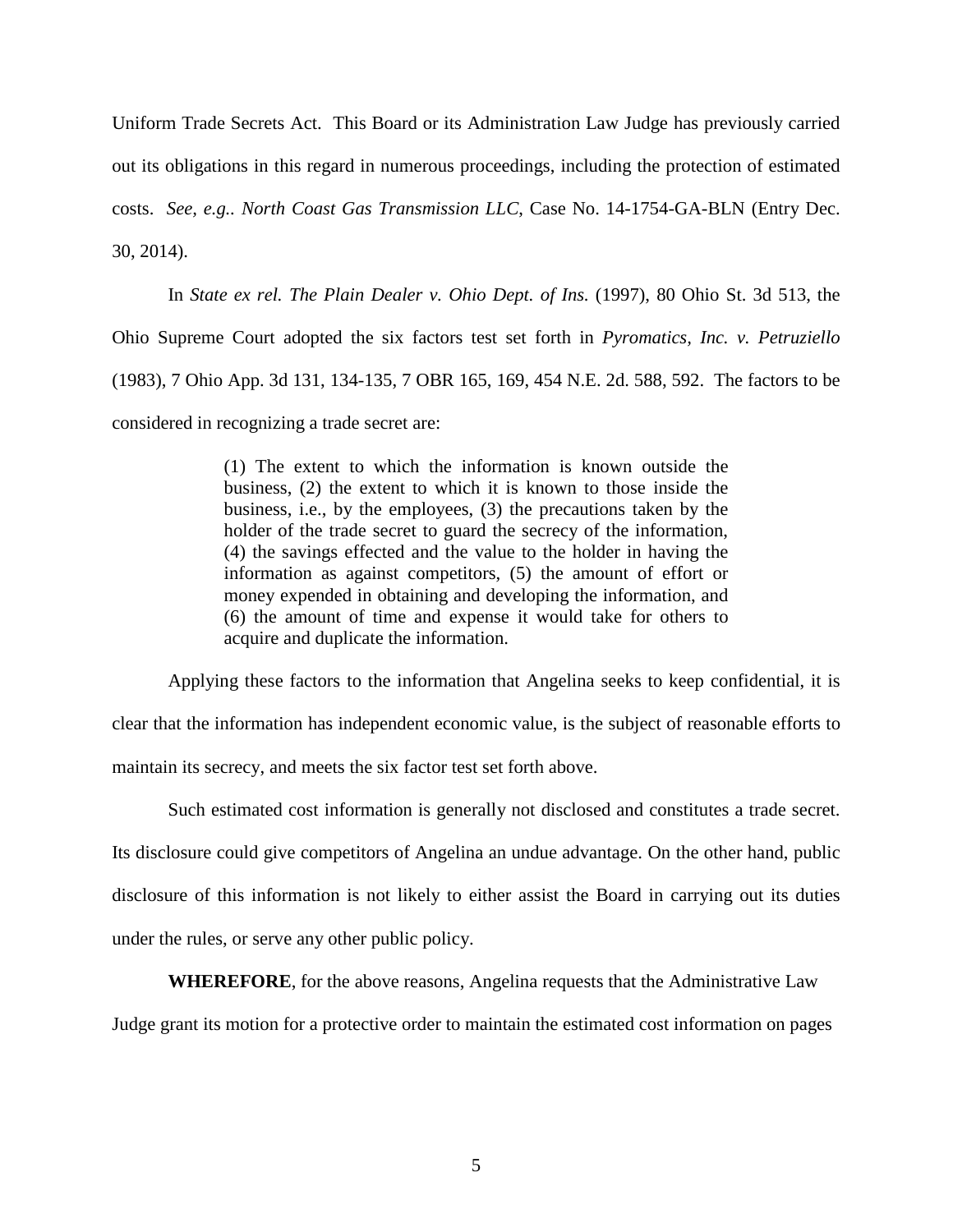26-30 of the Application and pages 3, 17, and 21 of Exhibit C as confidential and not subject to public disclosure.

Respectfully submitted,

/s/ MacDonald W. Taylor Michael J. Settineri (0073369), Counsel of Record MacDonald W. Taylor (0086959) VORYS, SATER, SEYMOUR AND PEASE LLP 52 East Gay Street P.O. Box 1008 Columbus, Ohio 43216-1008 (614) 464-5462 (614) 719-5146 (fax) mjsettineri@vorys.com mwtaylor@vorys.com

*Attorneys for Angelina Solar I, LLC*